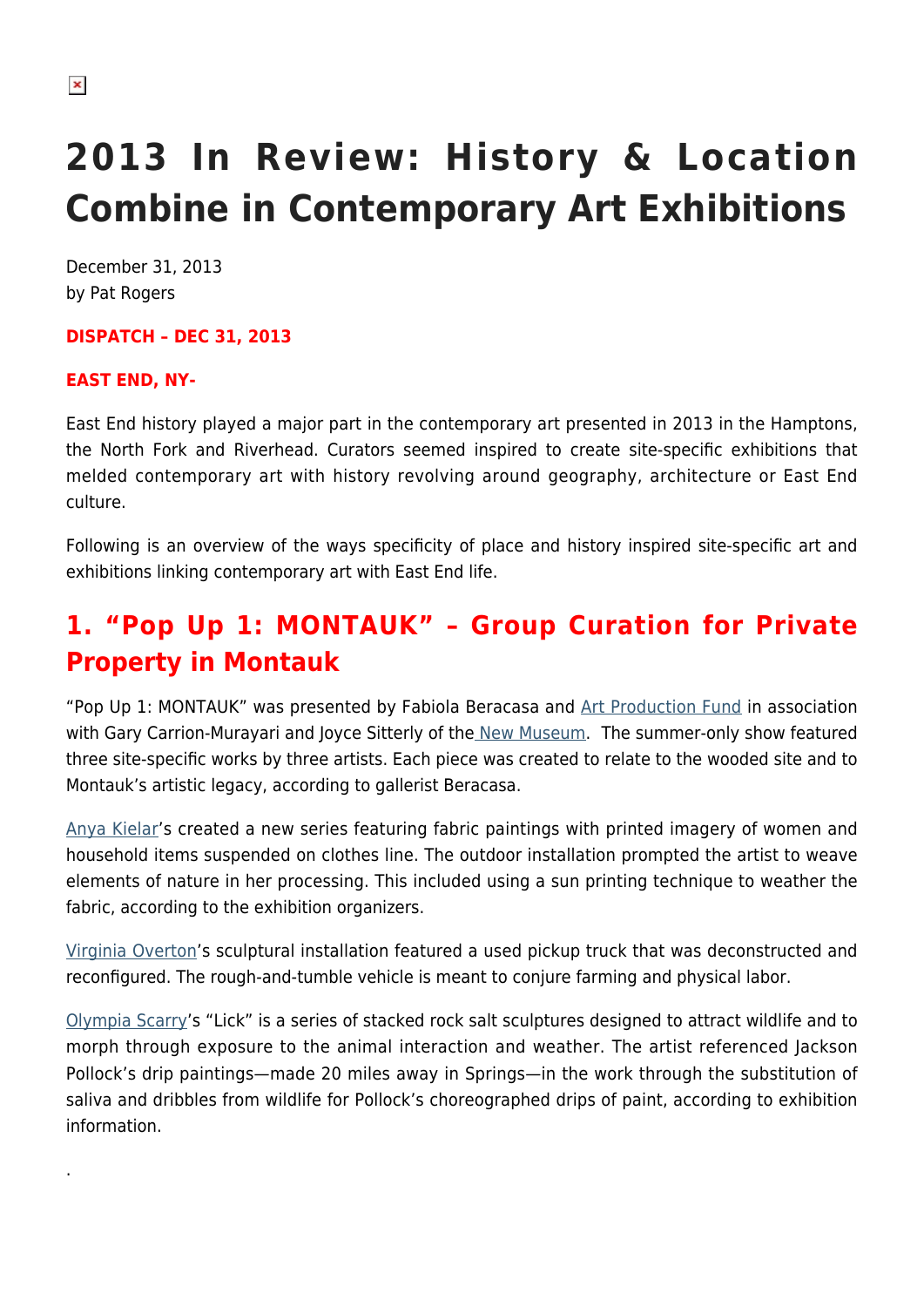$\pmb{\times}$ "Lick" by Olympia Scarry. Photo by Pat Rogers.

# **2. "The Expansive Field: The Environmental Art of Christine Sciulli" – South Fork Natural History Museum**

[Christine Sciulli](http://www.soundandvision.cc/) was the first artist-in-residence at SoFo (South Fork Natural History Museum). Her charge was to create site-specific work that made use of the natural environment surrounding the Bridgehampton museum and to make it accessible for the general public.

A video and installation artist, Sciulli created "The Expansive Field" for SoFo. The piece incorporated branches, wire mesh, fabric, sound and large-scale video projections to envelop visitors into the work and into the environment.

RELATED: "[From Natural to Supernatural: Christine Sciulli's Voco Visuals at South Fork Natural](https://hamptonsarthub.com/2013/05/31/from-natural-to-supernatural-christine-sciullis-voco-visuals-at-south-fork-natural-history-museum/) [History Museum"](https://hamptonsarthub.com/2013/05/31/from-natural-to-supernatural-christine-sciullis-voco-visuals-at-south-fork-natural-history-museum/) by Sandra Hale Schulman.

 $\pmb{\times}$ 

.

.

.

Artist Christine Sciulli besides a part of her "Expansive Field" installation project at the South Fork Natural History Museum. Photo by Sunny Khalsa.

# **3.** *"LAT. 41° 7′ N., LONG. 72° 19′ W"* **– Martos Gallery at Private Home**

LAT. 41° 7' N., LONG. 72° 19' W was a sprawling group show organized by Bob Nickas and presented by Martos Gallery of Chelsea in a Victoria home on the North Fork. The exhibition included around 66 artists. Most of the works were created for the show or conceived as sitespecific works for the East Marion home and grounds.

The exhibition presented art by Mary Heilmann, T.J. Wilcox, B. Wurtz, Bill Adams, Carol Bove, Ryan Foerster, Jason Metcalf, Sam Moyer, Virginia Overton, Barbara Bloom, Kelley Walker, Aaron Suggs, Amy O'Neill, David Flaugher, Anna Conway, Justin Beal, Christopher Astley and others.

Situated to envelop the grounds, the outbuildings and every room in the house, the art was curated to tightly relate to the home's architecture, intended usages, and to the landscape of the North Fork, explained artist Servane Mary, who owns the home with art dealer Jose Martos.

For instance, her multi-media installation claimed every inch of the cellar, playing on its function as a place for storage, workspace (with tool bench), and an earthy subterranean space where things that thrive in the dark and damp could flourish. The installation enhanced the atmosphere through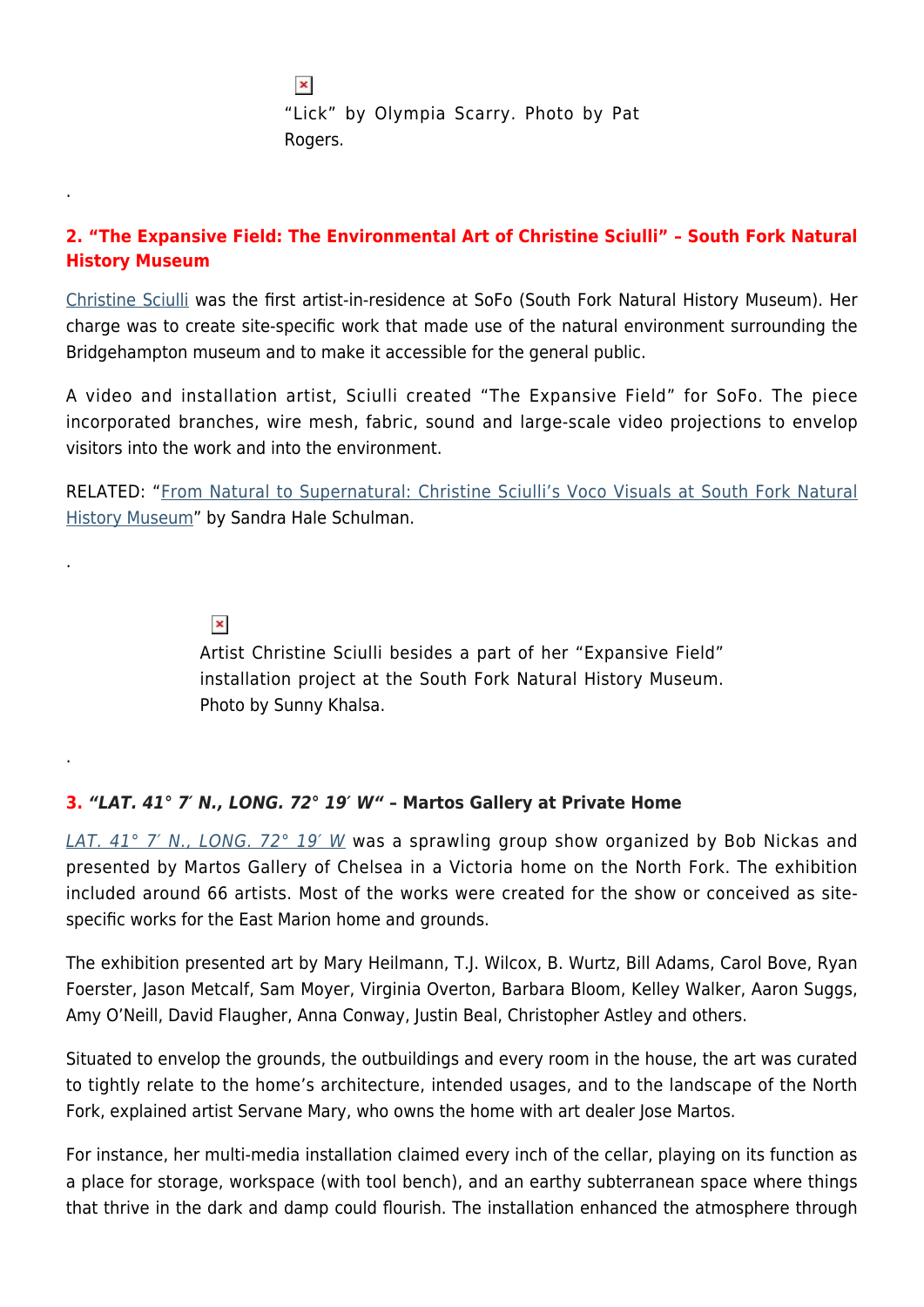the use of light and shadow and the incorporation of spatial illusion.

.

.

.

.

In contrast, exhibiting artist John Miller hit the pavement for inspiration and found it a short way up the road in the form of an iconic large rock, said Mary. His work aimed to recreate the North Fork landmark and Nickas positioned the sculpture to dominate the dining room.

> $\pmb{\times}$ "Untitled" by John Miller. Insulation foam board, skim coated with concrete, glitter, ink, concrete hardener and acrylic paint, 60 x 160 x 65 inches.

#### **4. Andrea Cote's "Eyes On Main Street" – Riverhead & Online**

[Andrea Cote](http://www.andreaspace.net/) fused history and contemporary life in Downtown Riverhead through an interactive, community-based public art project. Cote created a series of video portraits of locals where they described their past experience and what living or working in Riverhead was like now.

In addition, Cote took photographs of people's eyes, silkscreened them onto white scarves, and then installed them in a vacant storefront where people could watch the project's progress unfold.

The scarves also provided an interactive component where people could try on other people's eyes in a symbolic gesture of empathy during community events. Ultimately, the project grew to include 100 silk blindfolds printed with the eyes of those who live or work in Riverhead and installed in the East Main Street window.

The videos from the project can be found at [www.eyesonmainstreetriverhead.com.](http://www.eyesonmainstreetriverehead.com/)

RELATED: "[The Community Mosaic Street Painting Festival Returns to Riverhead](https://hamptonsarthub.com/2013/05/25/the-community-mosaic-street-painting-festival-returns-to-riverhead/)" by Pat Rogers.

 $\pmb{\times}$ Window installation of Andrea Cote's "Eyes on Main Street."

#### **5. Almond Zigmund's "Interruptions Repeated" – Parrish Road Show at Sag Harbor Whaling & Historical Museum.**

[Almond Zigmund](http://www.almondzigmund.com/) created a site-specific installation at the Sag Harbor Whaling & Historical Museum for the Parrish Art Museum's off-site summer art series, the Parrish Road Show. Interruptions Repeated was a large-scale sculptural work that conjured the hull of a ship while directly relating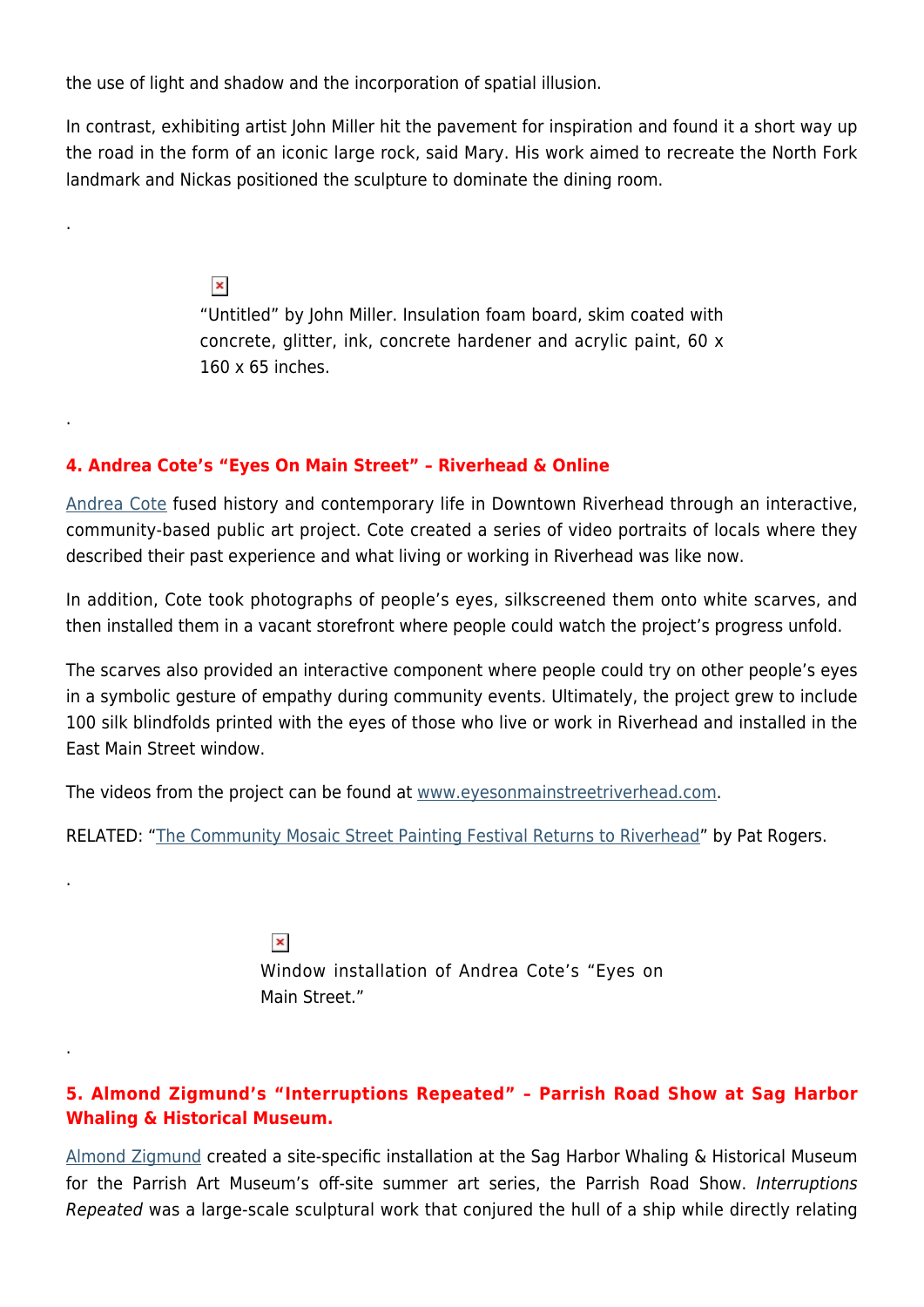(and contrasting) to the classic architectural details found in the parlor of the Greek Revival home that houses the historic museum.

Zigmund's work suggests walls, barricades, enclosures, and structures that are difficult to classify and can elicit spatial disorientation by meshing real and representational space. In the case of Interruptions Repeated, it also served to entwine Sag Harbor's past and present as the historic fishing community met the contemporary art colony.

RELATED: ["Art Review: Almond Zigmund's Interruptions Repeated"](https://hamptonsarthub.com/2013/09/06/art-review-almond-zigmunds-interruptions-repeated/) by Gabrielle Selz and "[Parrish](https://hamptonsarthub.com/2013/08/05/parrish-road-show-returns/) [Road Show Returns"](https://hamptonsarthub.com/2013/08/05/parrish-road-show-returns/) by Pat Rogers.

 $\pmb{\times}$ 

.

.

.

.

"Interruptions Repeated" by Almond Zigmund. Raw Plywood, 87 x 181 x 71 1/4 inches. Photo by Jenny Gorman. Image Courtesy of the artist.

#### **6. Site-Specific Installation by Dana Sherwood – Kathryn Markel Fine Arts**

While most of this group show was not site-specific or related to the Hamptons, [Dana Sherwood](http://www.danasherwoodstudio.com/)'s installation deserves a call out. Sherwood created an interactive installation for Hamptons wildlife in the outside enclosed garden of [Kathryn Markel Fine Art](http://www.markelfinearts.com/) for the group show "Everything Has Its Place". The installation was designed to be consumed by birds and whatever rouge animals could circumvent the fencing and to change with impact from weather and gnawing.

In creating the open air mixed media banquet, Sherwood selected edibles that would appeal to local birds, said exhibition curator Robert Dimin. The process of deterioration and destruction was captured by motion-activated cameras. Later, the artist intended to cull through and select images to make photographs for a future series.

The Hamptons installation is typical of Sherwood's art process except her installations are usually set deep in the wild (versus a controlled and contained setting). Photographs are then made to portray her process-based art in a permanent way.

RELATED: "[Everything Has Its Place at Kathryn Markel Fine Arts](https://hamptonsarthub.com/2013/06/13/everything-has-its-place-at-kathryn-markel-fine-arts/)" by Pat Rogers.

 $\pmb{\times}$ 

Installation (partial) by Dana Sherwood at Kathryn Markel Fine Arts in Bridgehampton, NY.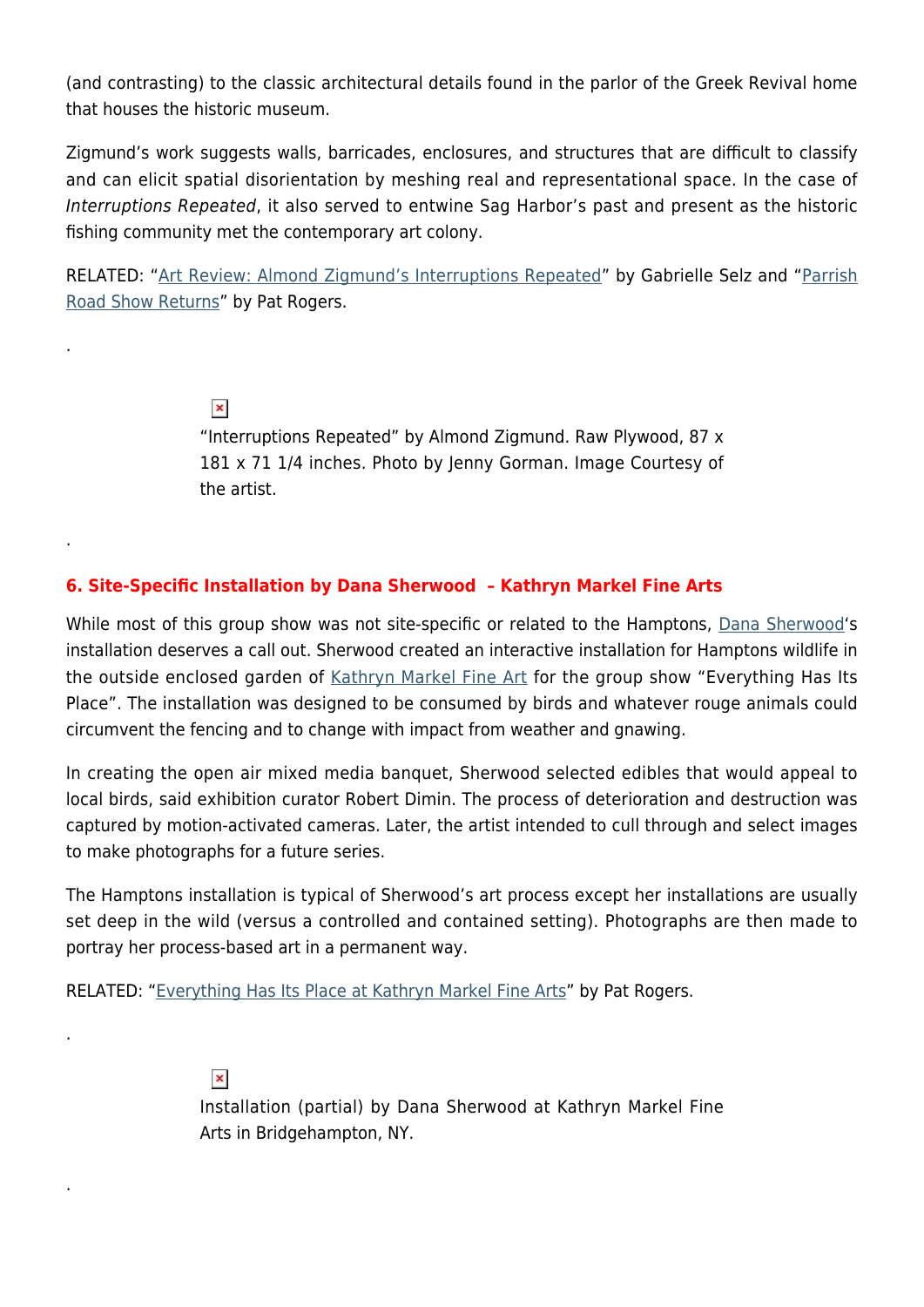#### **7. August Group Show – Southampton Center**

Southampton Center Summer Curator Zannah Mass (Founder and Director of [Red Engine Creative\)](http://redenginecreative.com/) curated two group shows for the new arts venue's inaugural run with an environmental bent to link to the natural beauty of the Hamptons, she said. For the August show, two art installations were specifically designed to link to the Hamptons.

A subtle sound installation by [Krista Dragomer](http://www.kristadragomer.com/), Where the Wild Things Were, was tucked inside a shrubbery in the west garden (near the dancing cherub statues amid an inactive pond). The sitespecific eight channel sound installation paired bird twitters to cell phone songs. The bird calls relied on Hamptons wildlife as inspiration for the birds to include, said Dragomer.

The site-specific interactive eight-channel sound installation featured interactive programming by [Bob Pritchard](http://debussy.music.ubc.ca/pritchard/).

"When birds imitate cell phone ringtones and mobile phone companies offer ringtones that sound like birds, what do the next generation of birds learn to sing?," posed Dragomer. "Is the ringtone version of a birdcall, sung by a mother bird, learned by her baby bird, natural? Is this now the young bird's own native call? The human-built environment affects the ecosystem. The ecosystem responds, changes, and these changes confound any easy distinction between Man and Nature, the Natural and the Artificial."

 $\pmb{\times}$ 

.

.

.

"Where The Wild Things Were" by Krista Dragomer, 2013. Site-specific interactive eight-channel sound installation installed at the Southampton Center. The piece included interactive programming by Bob Pritchard. Photo by Pat Rogers.

Inside the Southampton Center was the site-specific installation Tempest by Wade Kavanaugh and Stephen B. Nguyen. The gigantic paper installation conjured a tumultuous storm-tossed wave that was directly inspired (and made for) the Hamptons exhibition.

At the exhibition opening, the pair said directly that the beach and ocean formed the main natural attraction for the Hamptons, making a wave a perfect choice as conduit to spark the imaginations of the viewers. Ordinarily, the pair creates warehouse-size works but scaled back for Tempest. [Kavanaugh and Nguyen](http://stripedcanary.com/home.html) have been collaborating to make site-specific art since 2005.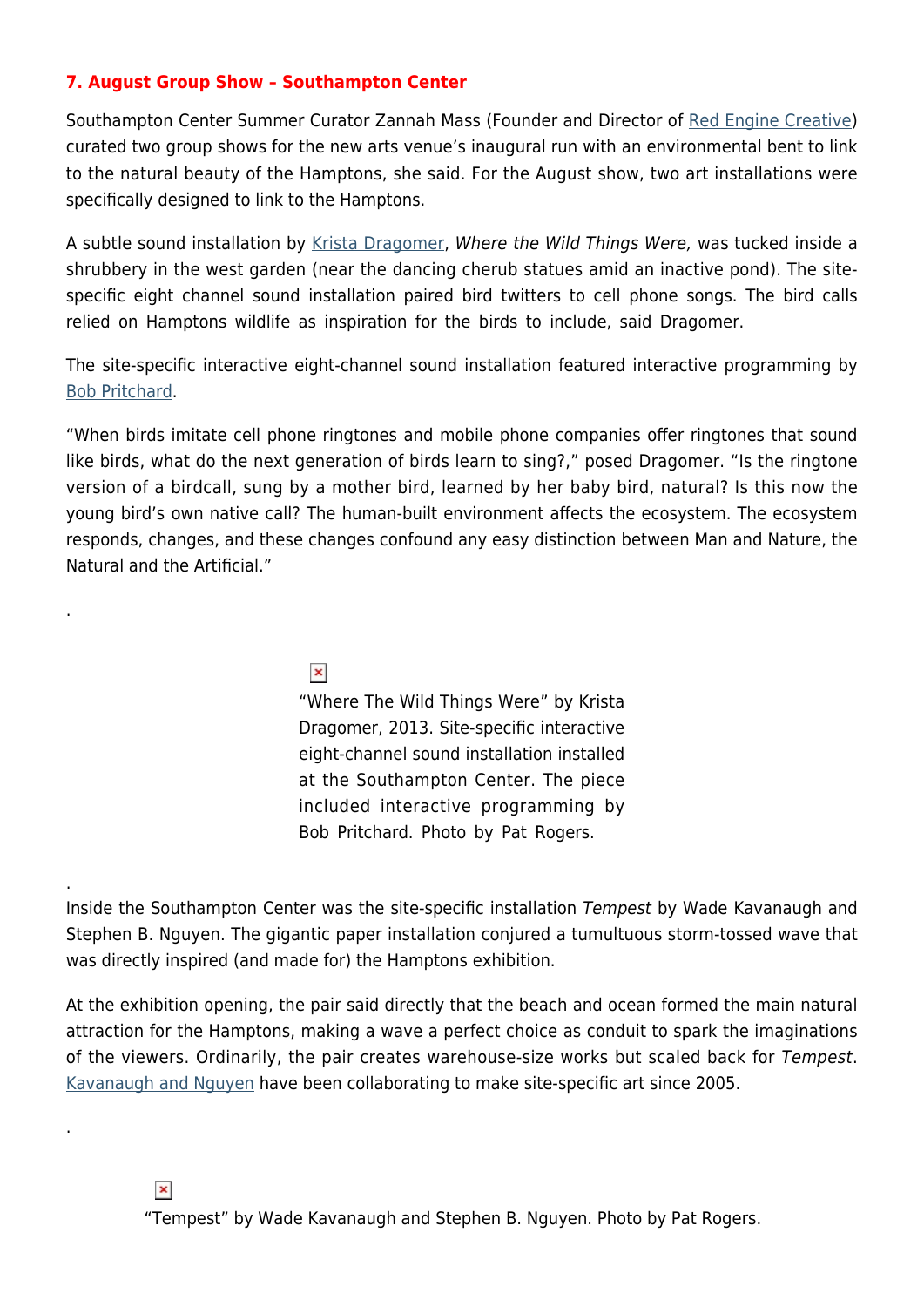# **8. "Moby Dick" by Junko Sugumoto – The Moby Project at East Hampton Historical Society**

Tapping into literature and the historic barn found on the grounds of the [East Hampton Historical](http://www.easthamptonhistory.org/) Society[, Junko Sugumoto c](http://www.junkoart.com/)reated a sprawling sculptural work suspended from the ceiling using only paper and fishing line. Her installation, Moby Dick, was created to conjure the swells and curling of an ocean that isn't always hospitable, she said.

While the paper pieces were made off-site, the installation was assembled inside the barn with the installation take its final form in reaction to the barn's interior architecture. Moby Dick was composed of 1,500 paper tubes that were each hand rolled. The installation was made for the group exhibition The Moby Project curated by Janet Goleas.

RELATED: "[Visual Diary: The Moby Project Captures Melville's Whale"](https://hamptonsarthub.com/2013/10/16/visual-diary-the-moby-project-captures-melvilles-whale/) by Pat Rogers.

 $\pmb{\times}$ Detail of "Moby Dick" by Junko Sugumoto, 2013. Paper and fishing line.

#### **9. "Artists & Writers: They Played In The Game" – Guild Hall**

The Hamptons is a unique place that has created its own cultural rituals. One of these strange occurrences is the annual [Artists vs. Writers Celebrity Charity Softball Game.](http://www.artistswritersgame.org/) Held every August in East Hampton, 2013 marked the 65th Anniversary that pits artists against writers (plus a variety of creative types) to raise money for local charities.

To mark the occasion, Guild Hall presented an exhibition that put the history of the game on view and some of the art made by artist participants over the years.

RELATED: "[Artists and Writers: They Played In The Game Opens June 15 at Guild Hall Museum](https://hamptonsarthub.com/2013/06/12/artists-and-writers-they-played-in-the-game-opens-june-15-at-guild-hall-museum/)" by Pat Rogers and "Art Review: Something For Everyone - Artists and Writers: They Played in The [Game"](https://hamptonsarthub.com/2013/07/15/art-review-something-for-everyone-artists-writers-they-played-in-the-game/) by Gabrielle Selz.

 $\pmb{\times}$ 

.

.

.

.

.

Ed Tivnan. Photo courtesy of The East Hampton Star and Guild Hall Museum.